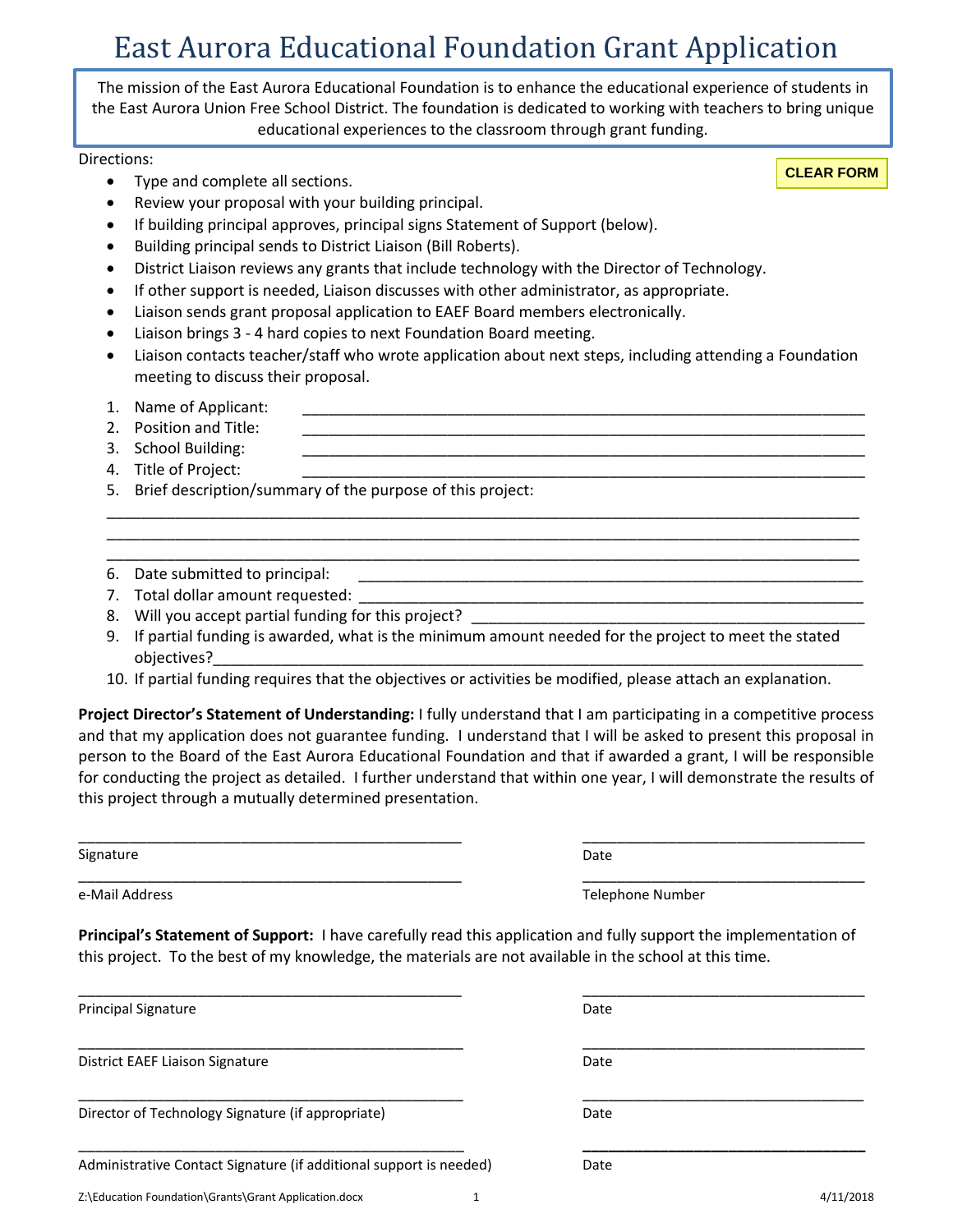*Attach Additional Pages if Necessary*

**I. PURPOSE**

**Why do you seek this grant?**

**Who will benefit from the implementation of this grant?**

**In what ways is it innovative and/or enriching?**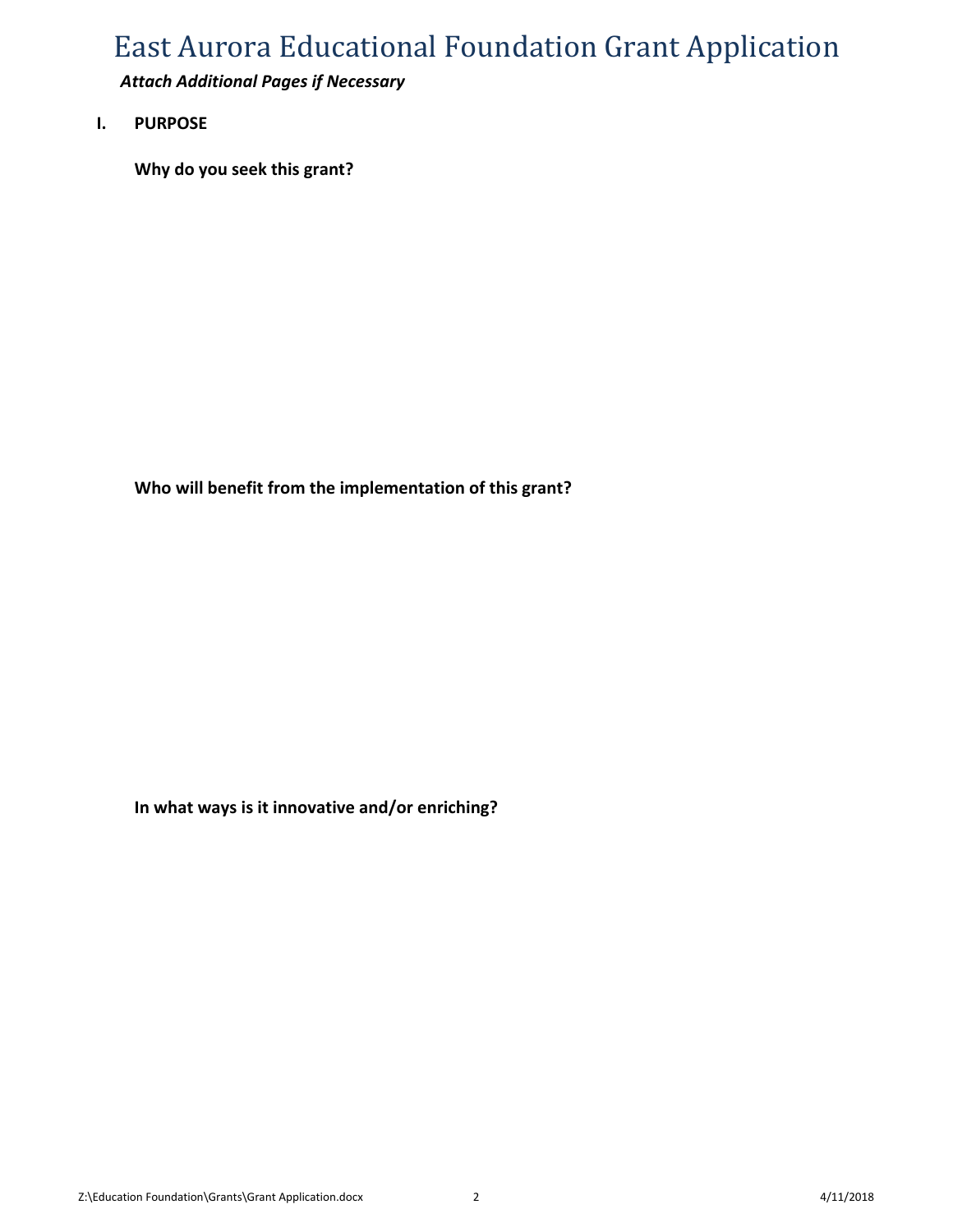### **II. OBJECTIVES**

**What will this project accomplish?**

**How does this project meet state standards?**

**What research supports the implementation of this project?**

**How will this project be shared with colleagues in your school and throughout the district?**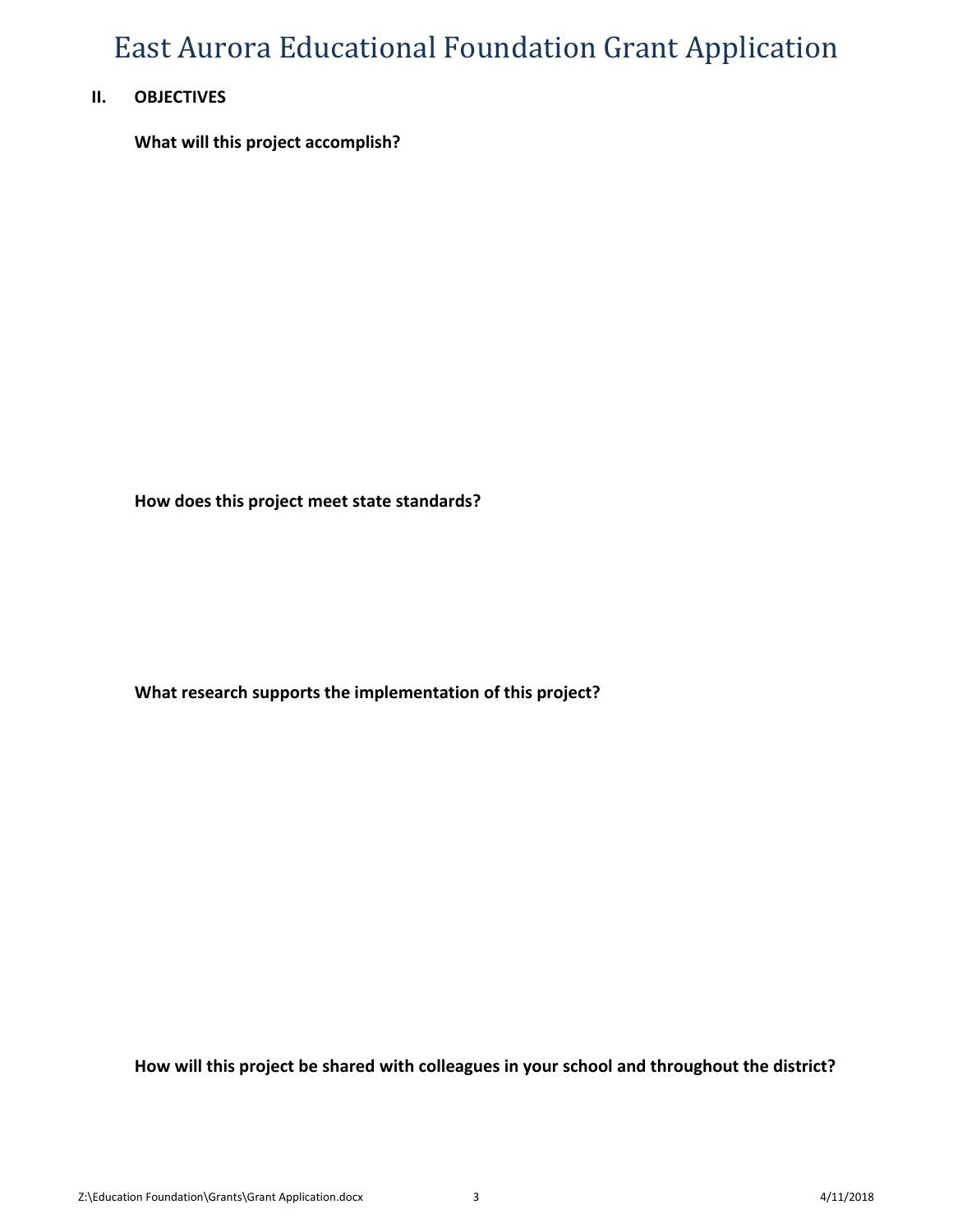#### **III. METHOD**

**How do you intend to meet your objectives?**

**Be specific about your activities. Detail the materials and resources you will use.**

**What is the time schedule for your activities? Describe, or show a project time line.**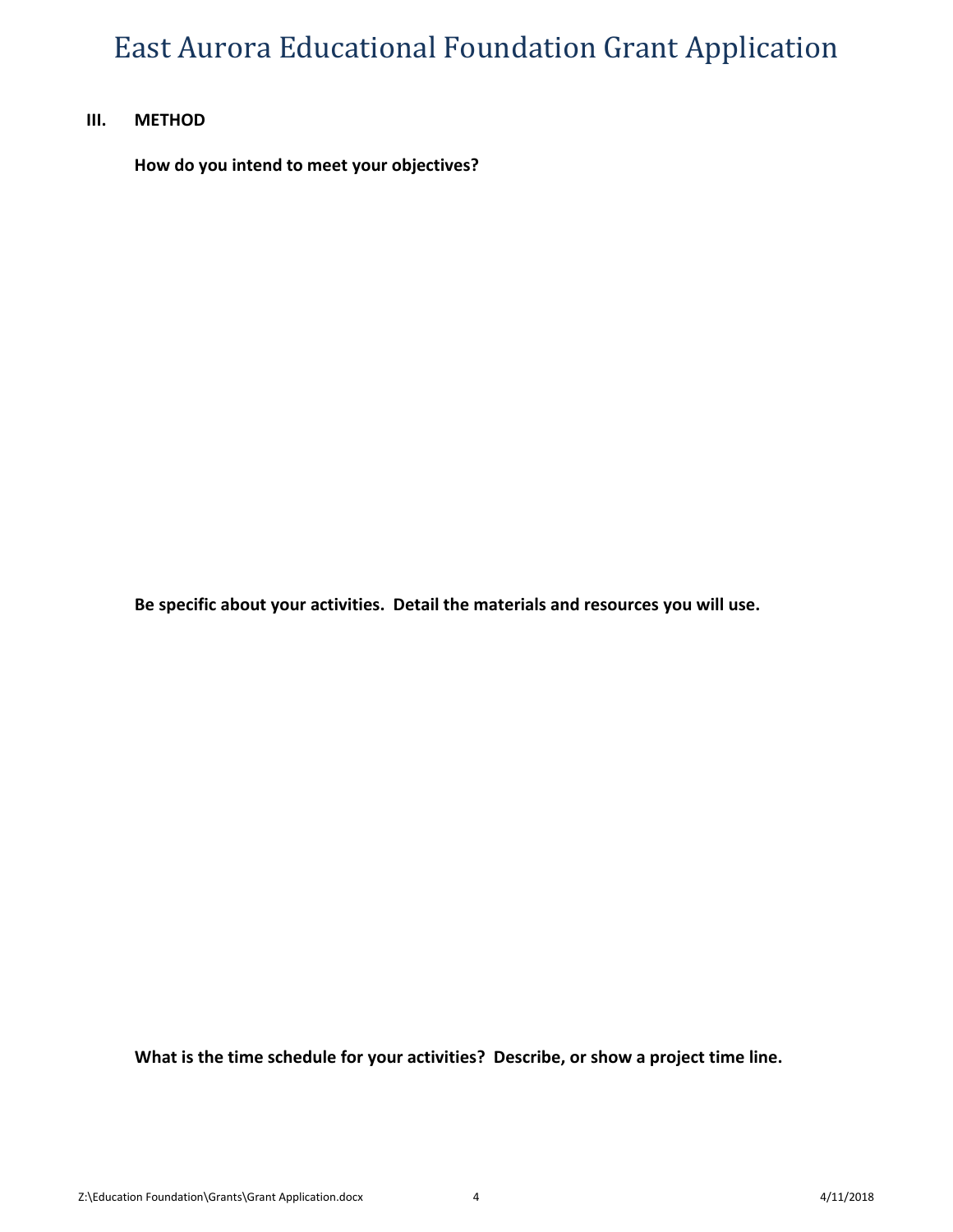#### **IV. EVALUATION**

**How will you judge the success of your project? Please describe in detail.**

**How will you report your success to the foundation board at the end of your project?**

#### **V. ABSTRACT**

**Write three sentences that could be used to publicize your project.**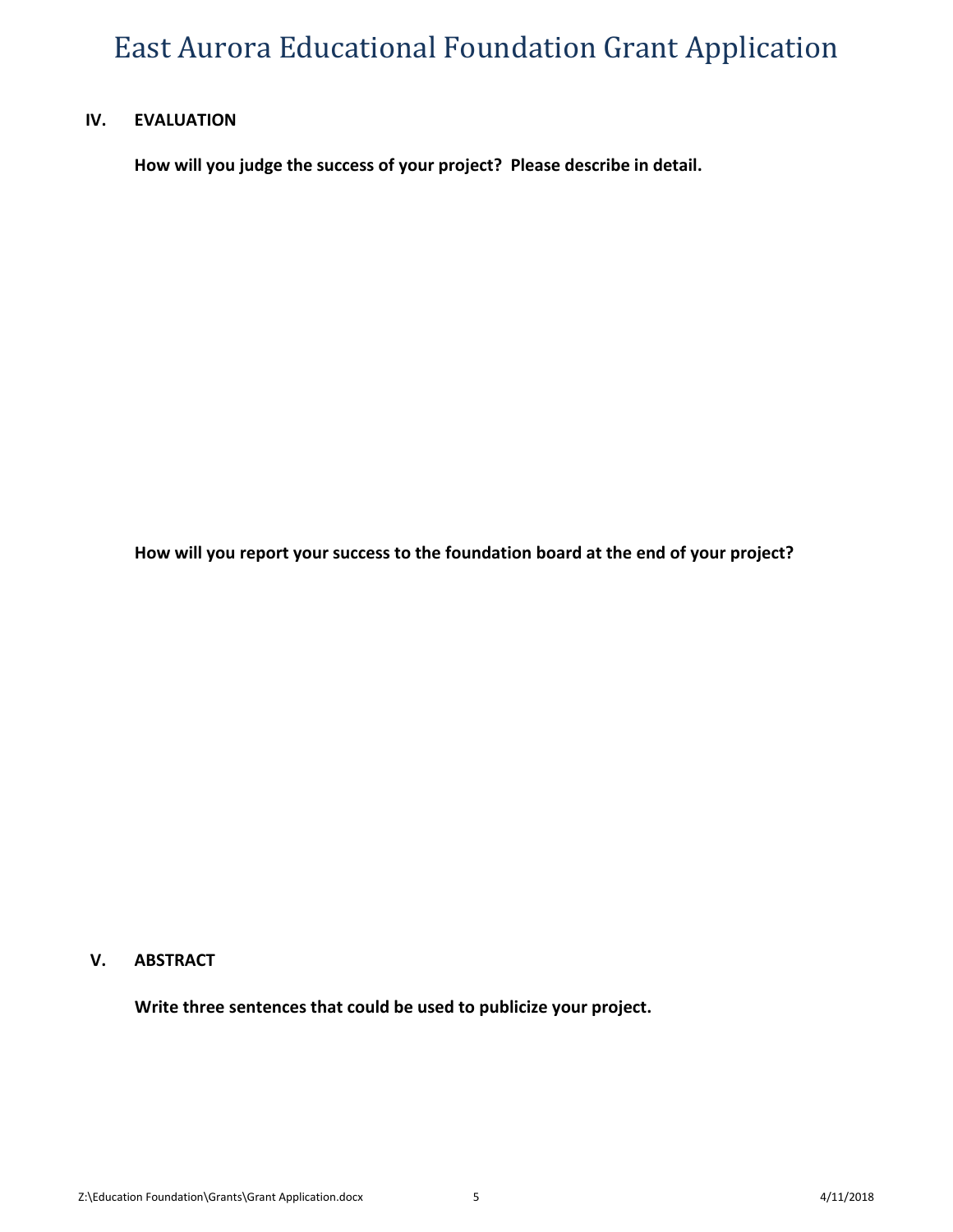### **Attach Quotes Where Applicable**

#### VI. **BUDGET**

| <b>Materials</b>        |                           |                 |             |  |  |
|-------------------------|---------------------------|-----------------|-------------|--|--|
| <b>Quantity</b>         | Item                      | <b>Supplier</b> | Cost        |  |  |
|                         |                           |                 |             |  |  |
|                         |                           |                 |             |  |  |
|                         |                           |                 |             |  |  |
|                         |                           | Subtotal:       |             |  |  |
|                         | <b>Equipment Purchase</b> |                 |             |  |  |
| <b>Quantity</b>         | Item                      | <b>Supplier</b> | Cost        |  |  |
|                         |                           |                 |             |  |  |
|                         | $\overline{\phantom{0}}$  |                 |             |  |  |
|                         |                           |                 |             |  |  |
|                         |                           | Subtotal:       |             |  |  |
| <b>Equipment Rental</b> |                           |                 |             |  |  |
| <b>Quantity</b>         | <u>Item</u>               | <b>Supplier</b> | <b>Cost</b> |  |  |
|                         |                           |                 |             |  |  |
|                         |                           |                 |             |  |  |
|                         |                           |                 |             |  |  |
|                         |                           | Subtotal:       |             |  |  |

 $\boldsymbol{6}$